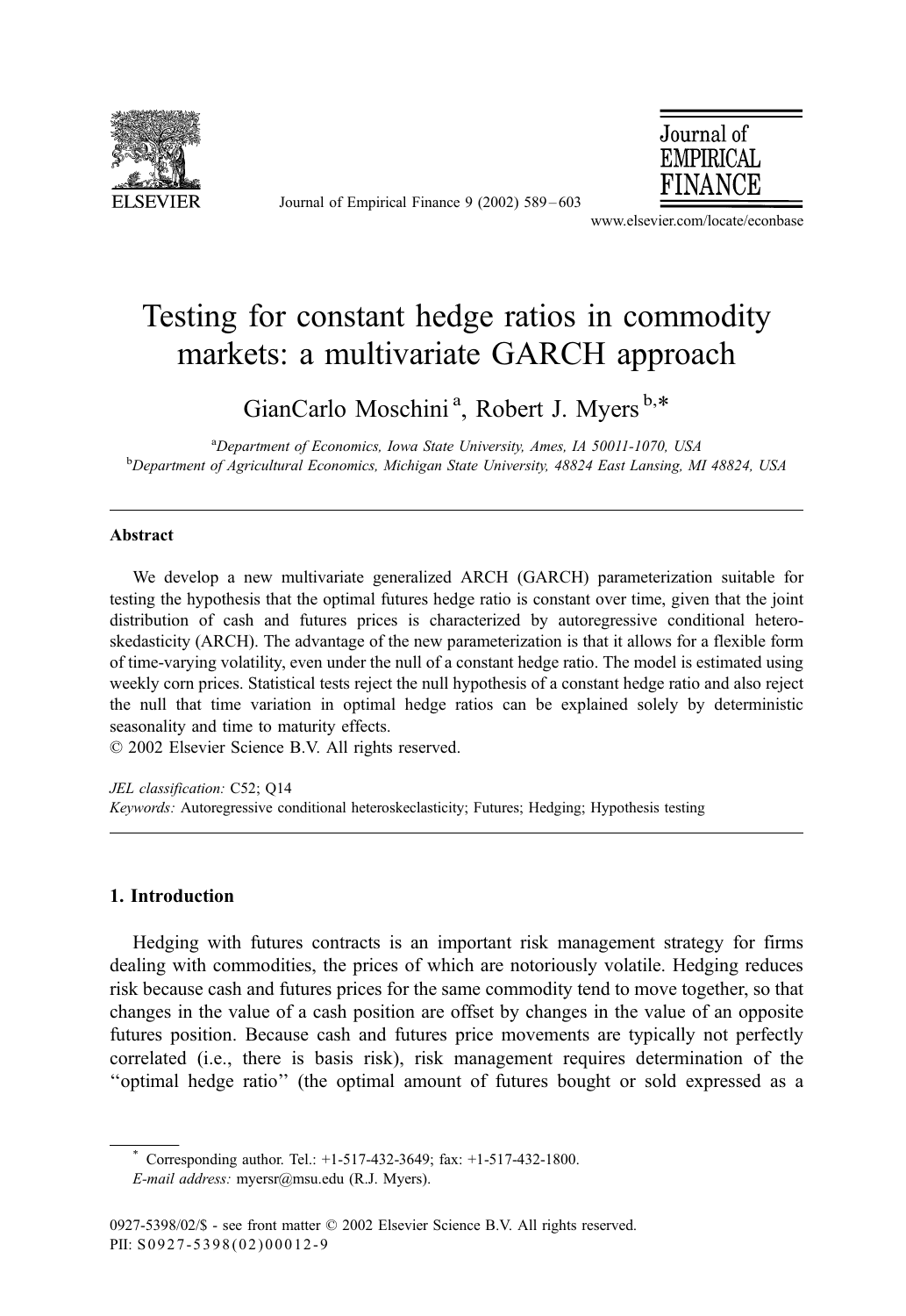proportion of the cash position). When basis risk is the only source of uncertainty,<sup>1</sup> the optimal hedge ratio often can be reduced to a simple ratio of the conditional covariance between cash and futures prices to the conditional variance of futures prices [\(Benninga et](#page--1-0) al., 1983; Myers, 1991; Lence, 1995). To estimate such a ratio, early work simply used the slope of an ordinary least squares regression of cash on futures prices. An improved procedure is possible by computing the relevant moments of the price distribution relative to the proper conditional means [\(Myers and Thompson, 1989; Moschini and Lapan,](#page--1-0) 1995).<sup>2</sup> More generally, estimation of the optimal hedge ratio recognizes that commodity cash and futures prices often display time-varying volatility and relies on techniques consistent with such a hypothesis, such as [Engle's \(1982\)](#page--1-0) autoregressive conditional heteroskedasticity (ARCH) framework or [Bollerslev's \(1986\)](#page--1-0) generalized ARCH (GARCH) approach.

ARCH and GARCH models appear ideally useful for estimating time-varying optimal hedge ratios, and a number of applications have concluded that such ratios seem to display considerable variability over time [\(Cecchetti et al., 1988; Baillie and Myers, 1991; Myers,](#page--1-0) 1991; Kroner and Sultan, 1993). Yet, no existing study has provided compelling evidence that such time-varying hedge ratios are statistically different from a constant hedge ratio. A time-varying covariance matrix of cash and futures prices, per se, is not sufficient to establish that the optimal hedge ratio is time varying. Constancy of the hedge ratio restricts the ratio of the covariance between cash and futures prices to the variance of futures prices to be constant, but it need not restrict the moments of the joint distribution of cash and futures prices in any other way. Unfortunately, the particular parametric GARCH models that have been used to date admit a constant hedge ratio only under very restrictive conditions, so that the hypothesis of a constant optimal hedge ratio can be tested only jointly with other hypotheses. The main purpose of this article is to develop a more general GARCH parameterization that yields a constant hedge ratio as a special case, while still allowing for a flexible time-varying distribution of cash and futures prices. The model is illustrated with an application to the problem of storage hedging of corn using futures prices from the Chicago Board of Trade and Iowa cash prices for the period 1976– 1997.

#### 2. The optimal futures hedge and GARCH models

A typical hedging model in our setting involves a decision maker who allocates wealth between a risk-free asset and two risky assets: the physical commodity and the corresponding futures. Let  $y_t^*$  and  $z_t^*$  denote the optimal quantity of the physical commodity bought and futures sold, respectively, with both positions taken at time  $t - 1$ and held until time t. The optimal hedge ratio (OHR) is defined as  $\text{OHR}_{t} \equiv z_{t}^{*}/y_{t}^{*}$ .

<sup>&</sup>lt;sup>1</sup> This setting applies mostly to commodity handlers (country elevators, shippers, millers, storers, etc.) but not to producers because the latter are typically also exposed to quantity (production) uncertainty. For a review of more general hedging problems, see [Moschini and Hennessy \(2001\).](#page--1-0)<br><sup>2</sup> If cash and futures prices follow a martingale process, for instance, the slope of a regression of cash price

changes on futures price changes (and not the slope of a regression in levels) estimates the relevant hedge ratio.